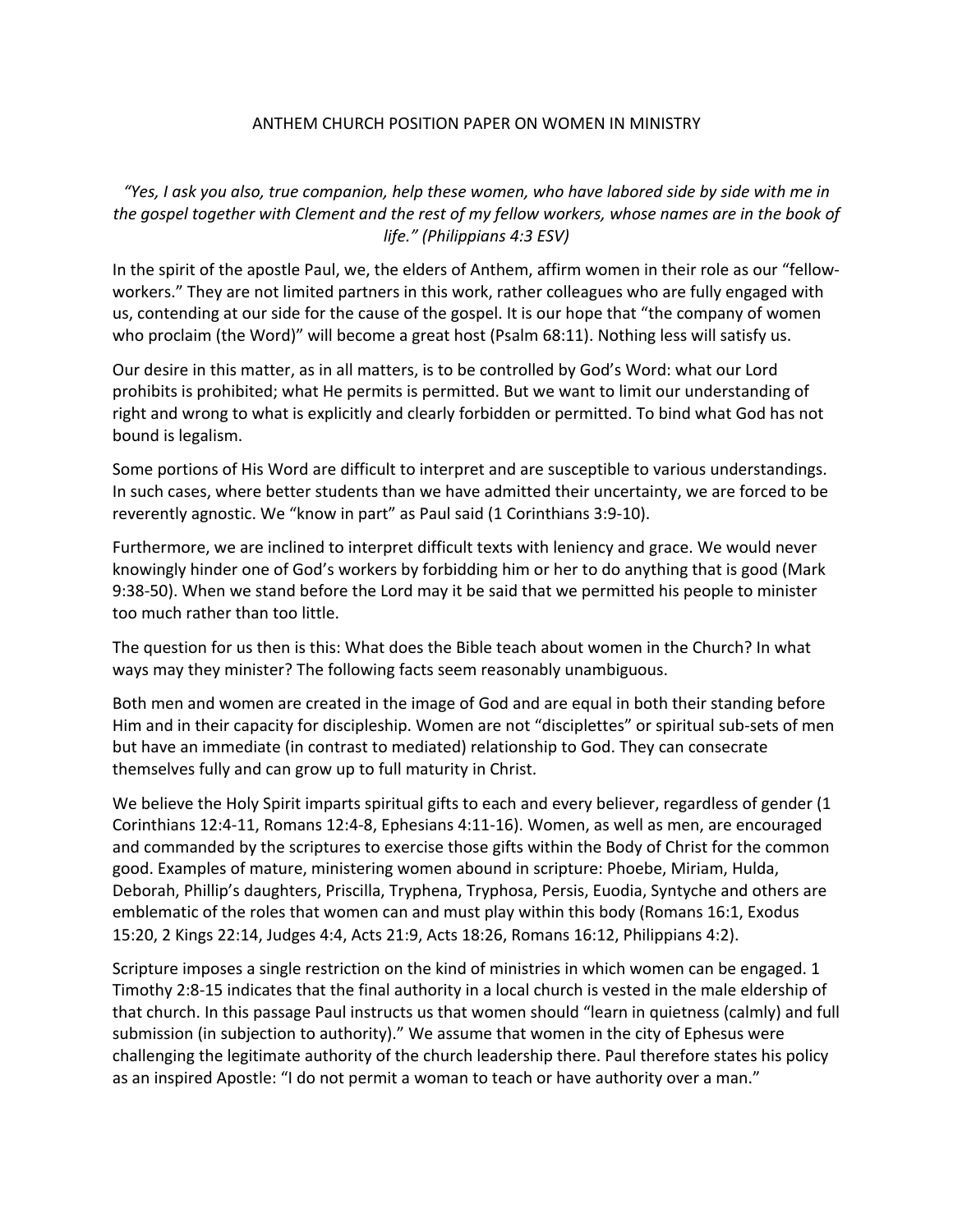It is unlikely that Paul is insisting that it is always inappropriate for a woman to instruct or edify a man. Scripture provides numerous examples of women who were commended for doing so. Furthermore, taking the text to that extreme forces us into numerous contradictions and inconsistencies. Should a man never listen to the counsel of his wife and other godly women? Should men not sing songs composed by women? Can men never read a book or commentary written by a woman? Will we discourage involvement in Precepts or Bible Study Fellowship because the study materials were written by women? Will we ask all adult males to leave the room when a woman teaches a children's class? At what age can our male children no longer sit under a woman's teaching? To say that women can never instruct a man would engage us in the rabbinic hairsplitting that characterized the Pharisees in Jesus' day. Such decision-making results in endless preoccupation with trivial distinctions that would cut the heart out of our freedom in Christ with which we minister. We could no longer legitimately claim are all equals in Christ (Galatians 3:26-29). What then does Paul mean?

The word that Paul uses for "teach" in this text was used of rabbinic utterances and suggests an activity much more authoritative than mere instruction. We take it that Paul is referring to the formulation of biblical doctrine and policy. Furthermore, the word for "have authority" is an unusual word which occurs only here in the New Testament. In the original New Testament Greek text, this is a compound word formed by *autos* "self" and *entea* "arm" and properly means to unilaterally take up arms, i.e. acting as an *autocrat* – literally, *self*-appointed, acting without submission (Strong's Concordance 831). In extra-biblical contexts this word refers to one who with his or her own hands kills others, and this word also suggests "usurp authority." Therefore, we have concluded that Paul only prohibits the infringement, violation and/or invasion of male eldership in the church.

Another passage of scripture that is often referenced in regard to women's roles in church is found in 1 Corinthians 14. In his letter to the church of Corinth, Paul devotes several chapters to the topic of proper and orderly worship (as opposed to self-centered and disorganized worship). Near the end of this section, Paul states in 1 Corinthians 14:33-35: "As in all the churches of the saints, the women should keep silent in the churches. For they are not permitted to speak, but should be in submission, as the Law also says. If there is anything they desire to learn, let them ask their husbands at home. For it is shameful for a woman to speak in church."

Was Paul issuing an injunction upon all women for all time from ever speaking in worship gatherings? Certainly not! Earlier, in chapter 11, Paul had endorsed women in public prayer and prophesy during worship gatherings. What then is Paul referring to? The original Greek word for "talk" that Paul used does not refer to a formal leading/speaking role, but rather to general, informal talking. In extra-biblical usage of the same period this word often meant "chatter."

Interestingly, women are not the only segment of the body commanded to silence in 1 Corinthians 14. In verse 28 persons speaking in tongues without interpreters are commanded to silence, as well as in verse 30 where persons prophesizing are commanded to silence if revelation is made to another while the first is still speaking. In both instances Paul is calling for a temporary silence, not a complete and permanent prohibition of speech. Again, the larger context of this passage is focused on orderly, God-honoring worship gatherings where one voice at a time is allowed to teach, pray, prophesy, and speak in tongues. "For God is not a god of confusion but of peace" (verse 33). When Paul's commands to women are viewed in the proper context, it becomes clear that Paul is not